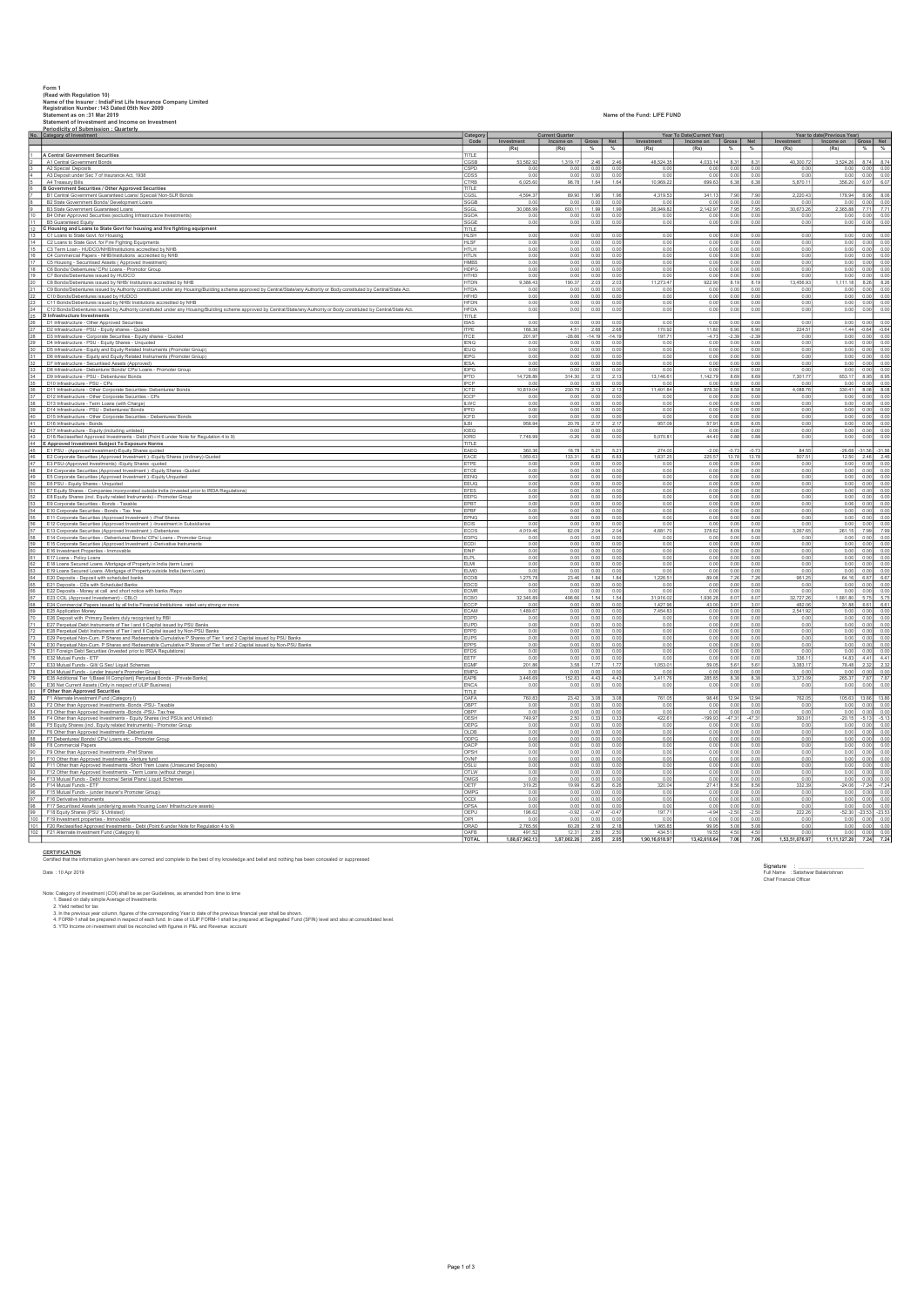Form 1<br>|Read with Regulation 10)<br>Rene of the Insurer : IndiaFirst Life Insurance Company Limited<br>Statement as on :31 Mar 2019<br>Statement as on :31 Mar 2019<br>Statement as on :31 Mar 2019<br>Periodicity of Submission : Quarterly No. Category of Investment Investment Income on Gross Net Investment Income on Gross Net Investment Income on Gross Net (Rs) (Rs) % % (Rs) (Rs) % % (Rs) (Rs) % % 1 A Central Government Securities<br>2 A 1 Central Government Bonds CGSB 1,52,366.03 4,037.78 2.65 1,59,858.47 1,539.35 8.47 1,852.244 14,121.16 9.51 9.51<br>2 A 1 Central Government Bonds 4,121.16 9.51 9.51 9.51 9.51 9.51 9.51 2 A1 Tuesda Deposits Contrast Contrast Contrast Contrast Contrast Contrast Contrast Contrast Contrast Contrast Contrast Contrast Contrast Contrast Contrast Contrast Contrast Contrast Contrast Contrast Contrast Contrast Co 4 A3 Deposit under Sec 7 of Insurance Act, 1938 CDSS 0.00 0.00 0.00 0.00 0.00 0.00 0.00 0.00 0.00 0.00 0.00 0.00 5 A4 Treasury Bills CTRB 67,977.24 1,103.03 1.62 1.62 32,930.54 1,918.97 5.83 5.83 13,779.46 707.14 5.13 5.13 6 B Government Securities / Other Approved Securities TITLE 7 B1 Central Government Guaranteed Loans/ Special/ Non-SLR Bonds CGSL 11,355.37 215.84 1.90 1.90 11,401.79 876.93 7.69 7.69 28,461.42 3,104.52 10.91 10.91 8 B2 State Government Bonds/ Development Loans SGGB 0.00 0.00 0.00 0.00 0.00 0.00 0.00 0.00 0.00 0.00 0.00 0.00 9 B3 State Government Guaranteed Loans SGGL 2,04,291.27 5,414.06 2.65 2.65 1,69,149.94 16,613.62 9.82 9.82 83,527.65 7,454.65 8.92 8.92 10 B4 Other Approved Securities (excluding Infrastructure Investments) SGOA 0.00 0.00 0.00 0.00 0.00 0.00 0.00 0.00 0.00 0.00 0.00 0.00 11 B5 Guaranteed Equity Scales and the state Govt for housing and fire fighting equipment the state of the colored the colored of the colored colored and fire fighting equipment the colored colored and fire fighting equipm 13 C1 Loans to State Govt. for Housing HLSH 0.00 0.00 0.00 0.00 0.00 0.00 0.00 0.00 0.00 0.00 0.00 0.00 14 C2 Loans to State Govt. for Fire Fighting Equipments HLSF 0.00 0.00 0.00 0.00 0.00 0.00 0.00 0.00 0.00 0.00 0.00 0.00 15 C3 Term Loan - HUDCO/NHB/Institutions accredited by NHB HTLH 0.00 0.00 0.00 0.00 0.00 0.00 0.00 0.00 0.00 0.00 0.00 0.00 16 C4 Commercial Papers - NHB/Institutions accredited by NHB HTLN 0.00 0.00 0.00 0.00 0.00 0.00 0.00 0.00 0.00 0.00 0.00 0.00 17 C5 Housing - Securitised Assets ( Approved Investment) HMBS 0.00 0.00 0.00 0.00 0.00 0.00 0.00 0.00 0.00 0.00 0.00 0.00 18 C6 Bonds/ Debentures/ CPs/ Loans - Promotor Group HDPG 0.00 0.00 0.00 0.00 0.00 0.00 0.00 0.00 0.00 0.00 0.00 0.00 19 C7 Bonds/Debentures issued by HUDCO HTHD 0.00 0.00 0.00 0.00 0.00 0.00 0.00 0.00 0.00 0.00 0.00 0.00 20 C8 Bonds/Debentures issued by NHB/ Institutions accredited by NHB HTDN 71,714.14 1,448.23 2.02 2.02 77,397.36 6,323.52 8.17 8.17 79,582.85 7,113.15 8.94 8.94 21 C9 Bonds/Debentures issued by Authority constituted under any Housing/Building scheme approved by Central/State/any Authority or Body constituted by Central/State Act. HTDA 0.00 0.00 0.00 0.00 0.00 0.00 0.00 0.00 0.00 0.00 0.00 0.00 22 C10 Bonds/Debentures issued by HUDCO HFHD 0.00 0.00 0.00 0.00 0.00 0.00 0.00 0.00 0.00 0.00 0.00 0.00 23 C11.Bonda/Debenutes issued by NHB/Institutions accedited by NHB<br>24 C12.Bonda/Debenutes issued by MHB/Instituted under any Housing/Building scheme approved by Central/State/any Authority or Body Constituted by Central/S 28 D3 Infrastructure - Corporate Securities - Equity shares - Quoted ITCE 60.33 -8.56 -14.19 -14.19 352.84 47.41 13.44 13.44 0.00 0.00 0.00 0.00 29 D4 Infrastructure - PSU - Equity Shares - Unquoted IENQ 0.00 0.00 0.00 0.00 0.00 0.00 0.00 0.00 0.00 0.00 0.00 0.00 30 D5 Infrastructure - Equity and Equity Related Instruments (Promoter Group) IEUQ 0.00 0.00 0.00 0.00 0.00 0.00 0.00 0.00 0.00 0.00 0.00 0.00 31 D6 Infrastructure - Equity and Equity Related Instruments (Promoter Group) IEPG 0.00 0.00 0.00 0.00 0.00 0.00 0.00 0.00 0.00 0.00 0.00 0.00 32 D7 Infrastructure - Securitised Assets (Approved) IESA 0.00 0.00 0.00 0.00 0.00 0.00 0.00 0.00 0.00 0.00 0.00 0.00 33 D8 Infrastructure - Debenture/ Bonds/ CPs/ Loans - Promoter Group IDPG 0.00 0.00 0.00 0.00 0.00 0.00 0.00 0.00 0.00 0.00 0.00 0.00 34 D9 Infrastructure - PSU - Debentures/ Bonds IPTD 1,07,662.54 2,109.80 1.96 1.96 1,16,536.97 9,213.33 7.91 7.91 1,28,254.65 11,576.19 9.03 9.03 35 D10 Infrastructure - PSU - CPs IPCP 0.00 0.00 0.00 0.00 991.73 16.75 1.69 1.69 0.00 0.00 0.00 0.00 36 D11 Infrastructure - Other Corporate Securities- Debentures/ Bonds ICTD 13,983.62 283.01 2.02 2.02 17,386.87 1,471.78 8.46 8.46 20,625.91 1,961.28 9.51 9.51 37 D12 Infrastructure - Other Corporate Securities - CPs ICCP 0.00 0.00 0.00 0.00 0.00 0.00 0.00 0.00 0.00 0.00 0.00 0.00 38 D13 Infrastructure - Term Loans (with Charge) ILWC 0.00 0.00 0.00 0.00 0.00 0.00 0.00 0.00 0.00 0.00 0.00 0.00 39 D14 Infrastructure - PSU - Debentures/ Bonds IPFD 0.00 0.00 0.00 0.00 0.00 0.00 0.00 0.00 0.00 0.00 0.00 0.00 40 D15 Infrastructure - Other Corporate Securities - Debentures/ Bonds ICFD 0.00 0.00 0.00 0.00 0.00 0.00 0.00 0.00 0.00 0.00 0.00 0.00 41 D16 Infrastructure - Bonds ILBI 2,488.77 47.58 1.91 1.91 2,487.13 192.91 7.76 7.76 3,084.40 332.82 10.79 10.79 42 D17 Infrastructure - Equity (including unlisted) IOEQ 0.00 0.00 0.00 0.00 0.00 0.00 0.00 0.00 0.00 0.00 0.00 0.00 43 D18 Reclassified Approved Investments - Debt (Point 6 under Note for Regulation 4 to 9) IORD 0.00 0.00 0.00 0.00 5,034.28 125.12 2.49 2.49 0.00 0.00 0.00 0.00 44 E Approved Investment Subject To Exposure Norms TITLE 45 E1 PSU - (Approved Investment)-Equity Shares quoted EAEQ 724.07 70.67 9.76 9.76 562.05 -37.66 -6.70 -6.70 1,374.33 50.44 3.67 3.67 46 E2 Corporate Securities (Approved Investment ) -Equity Shares (ordinary)-Quoted EACE 2,646.19 212.16 8.02 8.02 4,539.37 438.69 9.66 9.66 4,161.87 293.55 7.05 7.05 47 E3 PSU-(Approved Investments) -Equity Shares -quoted ETPE 0.00 0.00 0.00 0.00 0.00 0.00 0.00 0.00 0.00 0.00 0.00 0.00 48 E4 Corporate Securities (Approved Investment ) -Equity Shares -Quoted ETCE 0.00 0.00 0.00 0.00 0.00 0.00 0.00 0.00 0.00 0.00 0.00 0.00 49 E5 Corporate Securities (Approved Investment ) -Equity Unquoted EENQ 0.00 0.00 0.00 0.00 0.00 0.00 0.00 0.00 0.00 0.00 0.00 0.00 50 E6 PSU - Equity Shares - Unquoted EEUQ 0.00 0.00 0.00 0.00 0.00 0.00 0.00 0.00 0.00 0.00 0.00 0.00 51 E7 Equity Shares - Companies incorporated outside India (invested prior to IRDA Regulations) EFES 0.00 0.00 0.00 0.00 0.00 0.00 0.00 0.00 0.00 0.00 0.00 0.00 52 E8 Equity Shares (incl. Equity related Instruments) - Promoter Group EEPG 0.00 0.00 0.00 0.00 0.00 0.00 0.00 0.00 0.00 0.00 0.00 0.00 53 E9 Corporate Securities - Bonds - Taxable EPBT 0.00 0.00 0.00 0.00 0.00 0.00 0.00 0.00 0.00 0.00 0.00 0.00 54 E11 Conportel Securities Bonds Tax fee tool and the securities Perfect of the Securities (2012) 2012 10:00<br>35 E12 Conportel Securities (Approved Investment) -Pref Shares<br>35 E12 Conportel Securities (Approved Investment - E15 Corporate Securities (Approved Investment ) -Denembers<br>59 E15 Corporate Securities Debenities Debenities Corporative Instruments include that instruments include that is a component of the corporate include that is 60 E16 Investment Properties - Immovable EINP 0.00 0.00 0.00 0.00 0.00 0.00 0.00 0.00 0.00 0.00 0.00 0.00 61 E17 Loans - Policy Loans ELPL 0.00 0.00 0.00 0.00 0.00 0.00 0.00 0.00 0.00 0.00 0.00 0.00 62 E18 Loans Secured Loans -Mortgage of Property in India (term Loan) ELMI 0.00 0.00 0.00 0.00 0.00 0.00 0.00 0.00 0.00 0.00 0.00 0.00 63 E19 Loans Secured Loans -Mortgage of Property outside India (term Loan) ELMO 0.00 0.00 0.00 0.00 0.00 0.00 0.00 0.00 0.00 0.00 0.00 0.00 64 E20 Deposits - Deposit with scheduled banks ECDB 0.00 0.00 0.00 0.00 6,030.09 245.71 4.07 4.07 5,821.33 430.80 7.40 7.40 65 E21 Deposits - CDs with Scheduled Banks EDCD 35,755.87 595.89 1.67 1.67 35,755.87 595.89 1.67 1.67 0.00 0.00 0.00 0.00 66 E22 Deposits - Money at call and short notice with banks /Repo ECMR 0.00 0.00 0.00 0.00 0.00 0.00 0.00 0.00 0.00 0.00 0.00 0.00 67 E23 CCIL (Approved Investement) - CBLO ECBO 50,330.47 778.89 1.55 1.55 47,884.56 2,909.66 6.08 6.08 23,273.17 1,334.42 5.73 5.73 68 E24 Commercial Papers issued by all India Financial Institutions rated very strong or more ECCP 0.00 0.00 0.00 0.00 11,014.89 506.94 4.60 4.60 5,591.59 404.32 7.23 7.23 69 E25 Application Money ECAM 4,849.55 0.00 0.00 0.00 27,862.31 0.00 0.00 0.00 17,186.34 0.00 0.00 0.00 70 E26 Deposit with Primary Dealers duly recognised by RBI EDPD 0.00 0.00 0.00 0.00 0.00 0.00 0.00 0.00 0.00 0.00 0.00 0.00 71 E27 Perpetual Debt Instruments of Tier I and II Capital issued by PSU Banks EUPD 0.00 0.00 0.00 0.00 0.00 0.00 0.00 0.00 0.00 0.00 0.00 0.00 72 E28 Perpetual Debt Instruments of Tier I and II Capital issued by Non-PSU Banks EPPD 0.00 0.00 0.00 0.00 0.00 0.00 0.00 0.00 0.00 0.00 0.00 0.00 73 E29 Perpetual Non-Cum. P.Shares and Redeemable Cumulative P.Shares of Tier 1 and 2 Capital issued by PSU Banks EUPS 0.00 0.00 0.00 0.00 0.00 0.00 0.00 0.00 0.00 0.00 0.00 0.00 74 E30 Perpetual Non-Cum. P.Shares and Redeemable Cumulative P.Shares of Tier 1 and 2 Capital issued by Non-PSU Banks EPPS 0.00 0.00 0.00 0.00 0.00 0.00 0.00 0.00 0.00 0.00 0.00 0.00 75 E31 Foreign Debt Securities (Invested prior to IRDA Regulations) EFDS 0.00 0.00 0.00 0.00 0.00 0.00 0.00 0.00 0.00 0.00 0.00 0.00 76 E32 Mutual Funds - ETF EETF 0.00 0.00 0.00 0.00 0.00 0.00 0.00 0.00 0.00 0.00 0.00 0.00 77 E33 Mutual Funds - Gilt/ G Sec/ Liquid Schemes EGMF 32,373.58 568.56 1.76 1.76 18,137.50 1,262.16 6.96 6.96 11,460.31 242.68 2.12 2.12 78 E34 Mutual Funds - (under Insurer's Promoter Group) EMPG 0.00 0.00 0.00 0.00 0.00 0.00 0.00 0.00 0.00 0.00 0.00 0.00 79 E35 Additional Tier 1(Basel III Compliant) Perpetual Bonds - [Private Banks] EAPB 32,466.52 1,435.04 4.42 4.42 30,496.73 2,683.64 8.80 8.80 28,325.21 2,188.62 7.73 7.73 80 E36 Net Current Assets (Only in respect of ULIP Business) ENCA 0.00 0.00 0.00 0.00 0.00 0.00 0.00 0.00 0.00 0.00 0.00 0.00 81 F Other than Approved Securities TITLE 82 F1 Alternate Investment Fund (Category I) OAFA 0.00 0.00 0.00 0.00 0.00 0.00 0.00 0.00 0.00 0.00 0.00 0.00 83 F2 Other than Approved Investments -Bonds -PSU- Taxable OBPT 0.00 0.00 0.00 0.00 0.00 0.00 0.00 0.00 0.00 0.00 0.00 0.00 84 F3 Other than Approved Investments -Bonds -PSU- Tax free OBPF 0.00 0.00 0.00 0.00 0.00 0.00 0.00 0.00 0.00 0.00 0.00 0.00 85 F4 Other than Approved Investments - Equity Shares (incl PSUs and Unlisted) OESH 78.96 1.88 2.38 2.38 90.17 -58.20 -64.55 -64.55 0.00 0.00 0.00 0.00  $\frac{87}{27} + \frac{176 \times 20}{170 \times 20 \times 10^{-20} \times 10^{-20} \times 10^{-20} \times 10^{-20} \times 10^{-20} \times 10^{-20} \times 10^{-20} \times 10^{-20} \times 10^{-20} \times 10^{-20} \times 10^{-20} \times 10^{-20} \times 10^{-20} \times 10^{-20} \times 10^{-20} \times 10^{-20} \times 10^{-20} \times 10^{-20} \times 10^{-20} \times 10^{-20} \times 10^{-20} \$ Category Code Current Quarter **Year To Date(Current Year)** Year to date(Previous Year)

## CERTIFICATION

.<br>Certified that the information are correct and complete to the best of my knowledge and belief and nothing has been concealed or sup

Notic Category of Investment (COI) shall be as per Guidelines, as amended from time to time<br>1. Stated on daily simple Average of Investments<br>3. Yield netted for tax .<br>3. In the previous year column, figures of the correspo

TOTAL 8,47,024.87 19,290.07 2.28 2.28 8,56,951.09 64,776.00 7.56 7.56 6,74,340.85 57,203.81 8.48 8.48